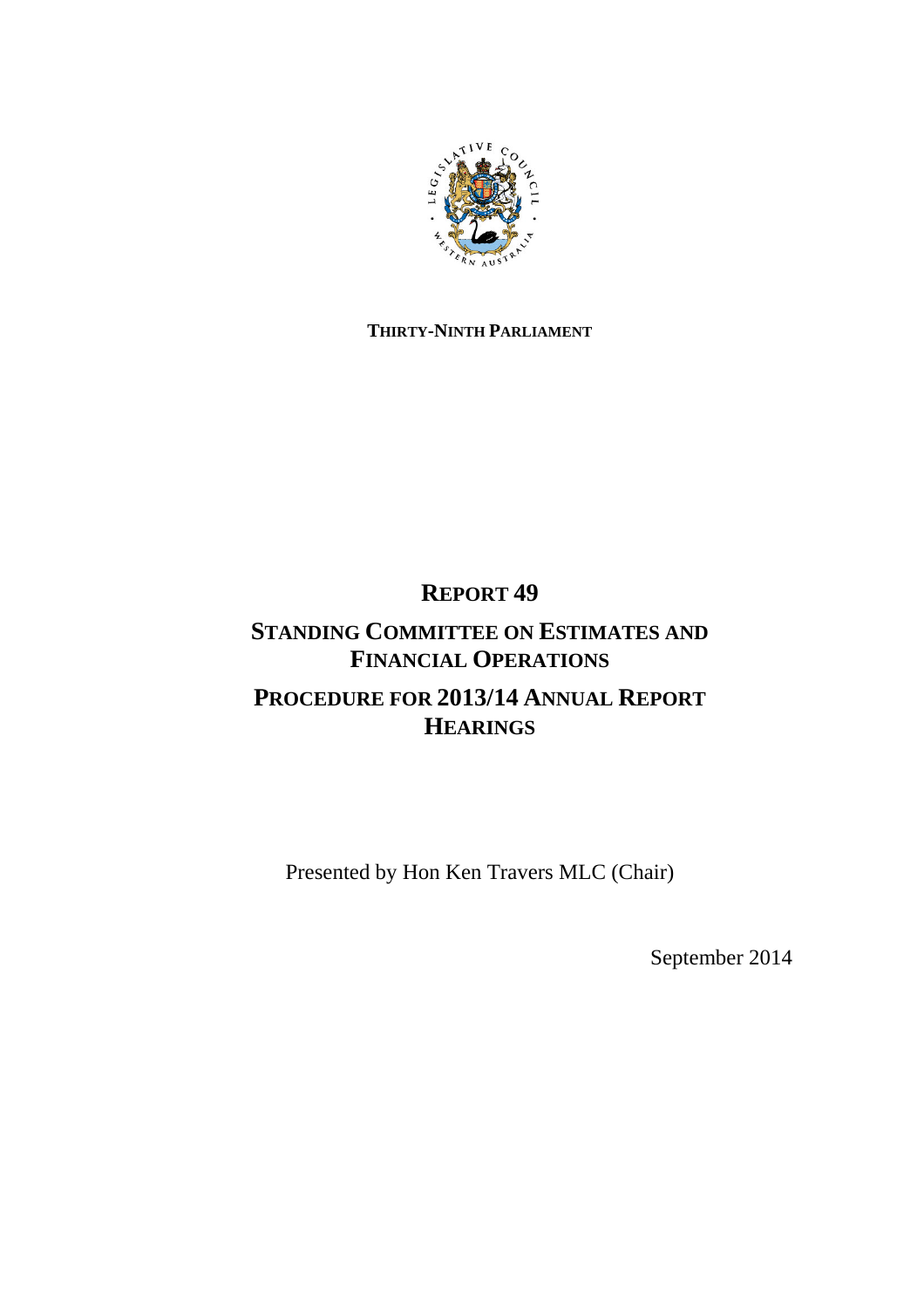### **STANDING COMMITTEE ON ESTIMATES AND FINANCIAL OPERATIONS**

#### **Date first appointed:**

30 June 2005

#### **Terms of Reference:**

The following is an extract from Schedule 1 of the Legislative Council Standing Orders:

#### "**3. Standing Committee on Estimates and Financial Operations**

- 3.1 An *Estimates and Financial Operations Committee* is established.
- 3.2 The Committee consists of 5 Members, 3 of whom shall be non-government Members.
- 3.3 The functions of the Committee are to
	- (a) consider and report on
		- (i) the estimates of expenditure laid before the Council each year;
		- (ii) any matter relating to the financial administration of the State; and
		- (iii) any bill or other matter relating to the foregoing functions referred by the Council;

and

(b) consult regularly with the Auditor General."

#### **Members as at the time of this inquiry:**

| Hon Ken Travers MLC (Chair) | Hon Peter Katsambanis MLC (Deputy Chair) |
|-----------------------------|------------------------------------------|
| Hon Martin Aldridge MLC     | Hon Alanna Clohesy MLC                   |
| Hon Rick Mazza MLC          |                                          |

#### **Staff as at the time of this inquiry:**

| Andrew Hawkes (Advisory Officer) | Kate McConigley (Advisory Officer) |
|----------------------------------|------------------------------------|
| Hannah Moore (Committee Clerk)   |                                    |

#### **Address:**

Parliament House, Perth WA 6000, Telephone (08) 9222 7222 lcco@parliament.wa.gov.au Website: http://www.parliament.wa.gov.au

**ISBN 1 978-1-922047-90-8**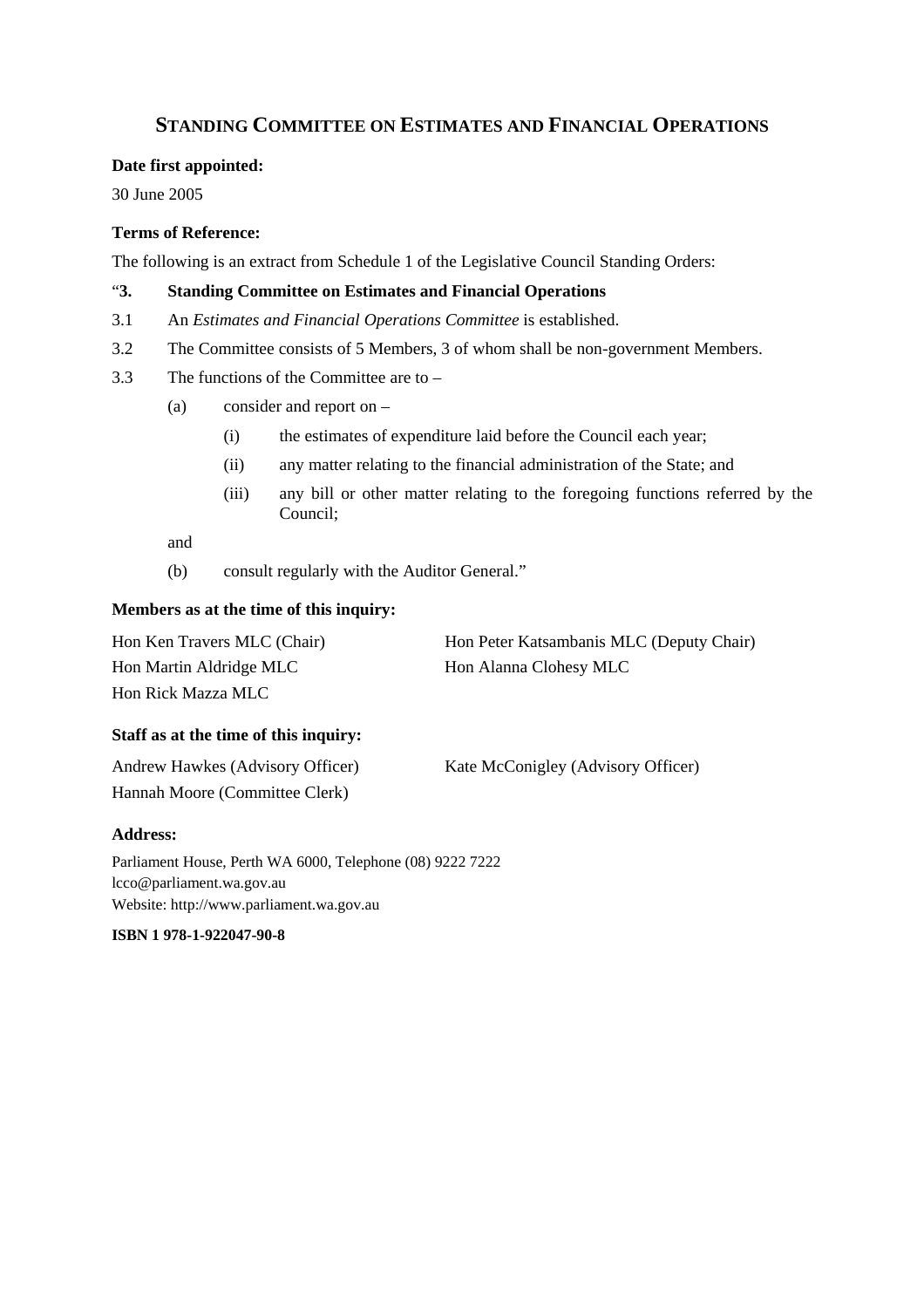#### **REPORT OF THE STANDING COMMITTEE ON ESTIMATES AND FINANCIAL OPERATIONS**

#### **REPORT 49: PROCEDURE FOR 2013/14 ANNUAL REPORT HEARINGS**

#### **1 PURPOSE OF THE REPORT**

- 1.1 The Standing Committee on Estimates and Financial Operations (the Committee) has decided to change its process for considering the Annual Reports laid before the Legislative Council for 2013/14.
- 1.2 Questions Prior to Hearings will be taken for all agencies/departments and the responses will be used to select some of the agencies/departments to appear for hearings. Not all agencies/departments that provide responses to Questions Prior to Hearings will be called to appear before the Committee.
- 1.3 Hearings will take place in two phases, in the first week of November and the second week of December 2014. The November hearings will be for agencies/departments selected by the Committee after consultation with Members. The agencies/departments appearing for the December hearings will be selected based upon their responses to Questions Prior to Hearings (see clause 2.)
- 1.4 In the December hearings, after questions by Committee Members or their nominees, Members who submitted Questions Prior to Hearings for that agency/department will be given priority to ask questions during that hearing.
- 1.5 The 2013/14 Annual Report Hearings Procedure Policy (attached) sets out the requirements in submitting Questions Prior to Hearings and hearing procedures.

#### **2 OPPORTUNITY FOR MEMBERS TO SUBMIT QUESTIONS PRIOR TO HEARINGS FOR ANY AGENCIES OR DEPARTMENTS**

- 2.1 The Committee is inviting Members to submit Questions Prior to Hearing in relation to the 2013/14 Annual Reports for any agencies/departments in which Members have an interest. While public responses to questions will be available for all Members, the Committee will not necessarily have hearings with every agency/department which provides responses.
- 2.2 In determining the agencies/departments to appear at the December hearings, the Committee will base these decisions on the adequacies of the responses received and whether the response raises issues requiring further inquiries.
- 2.3 Members are urged to advise Committee Members when they have received responses to their Questions Prior to Hearings if they consider the responses inadequate.

#### **CLOSING DATE FOR QUESTIONS PRIOR TO HEARINGS**

- 2.4 Questions Prior to Hearings can be sent to the Committee email address at lcefoc@parliament.wa.gov.au and must be received by midday on Wednesday, 8 October 2014.
- 2.5 The Committee asks for Members to limit their submissions to a reasonable number of questions for each agency/department, given that departments and agencies will only have ten working days to respond. As per the Committee's Annual Report Hearing Procedure Policy, the Chair has the final say in determining the questions to be forwarded to the agencies/departments.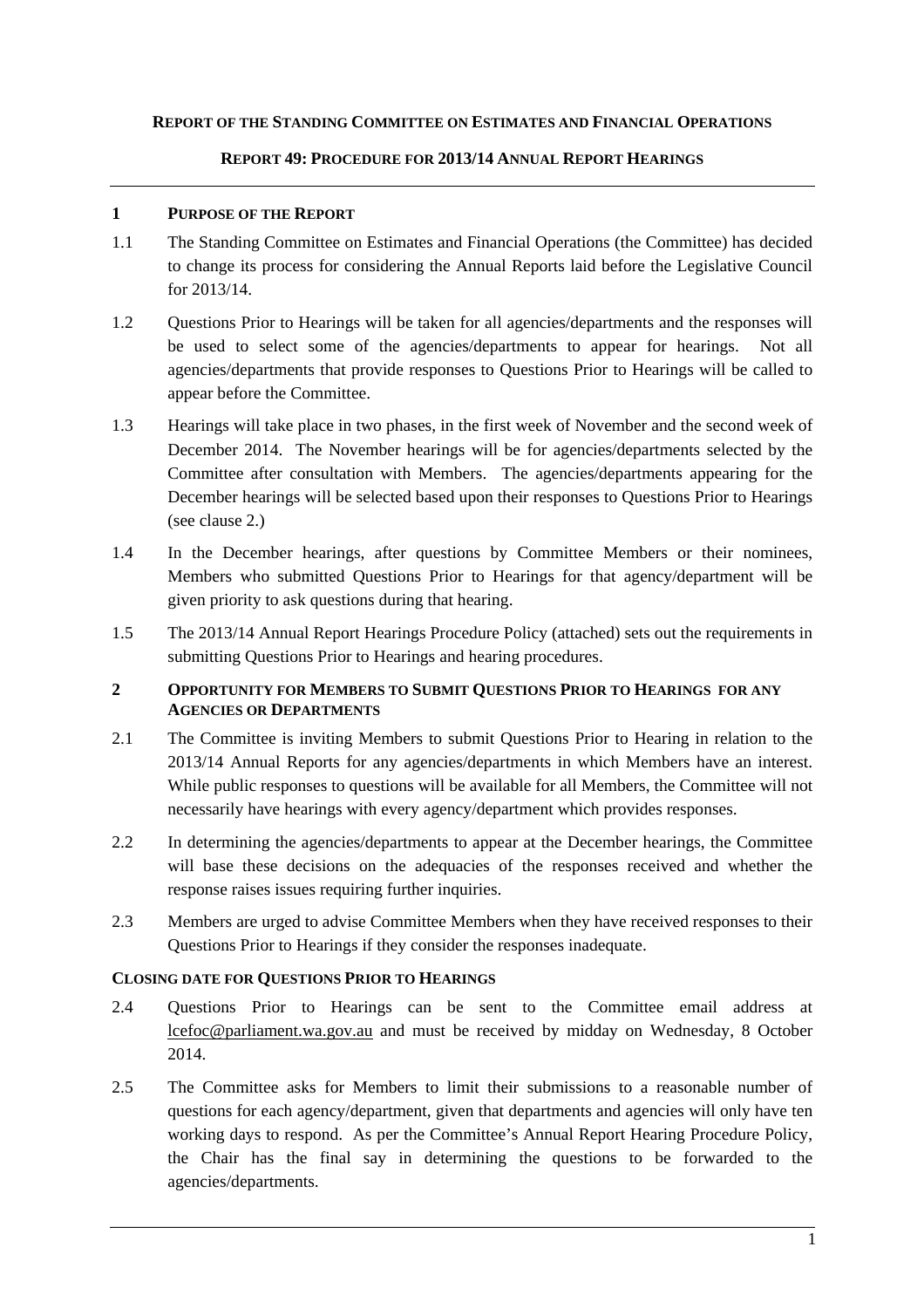#### **SCHEDULE FOR ANNUAL REPORT HEARINGS**

- 2.6 The Committee will hold Annual Report Hearings with selected agencies on Tuesday, 4 November, Wednesday, 5 November and Friday, 7 November 2014 between 9:30am and 5:00pm.
- 2.7 In addition, the Committee will hold Annual Report Hearings on Monday, 8 December, Tuesday, 9 December and Wednesday, 10 December between 9:30am and 5:00pm.
- 2.8 The Committee will report to the House on the agencies/departments selected and the timetabling of hearings once this has been finalised.

He Tiver

**Hon Ken Travers MLC Chair 25 September 2014**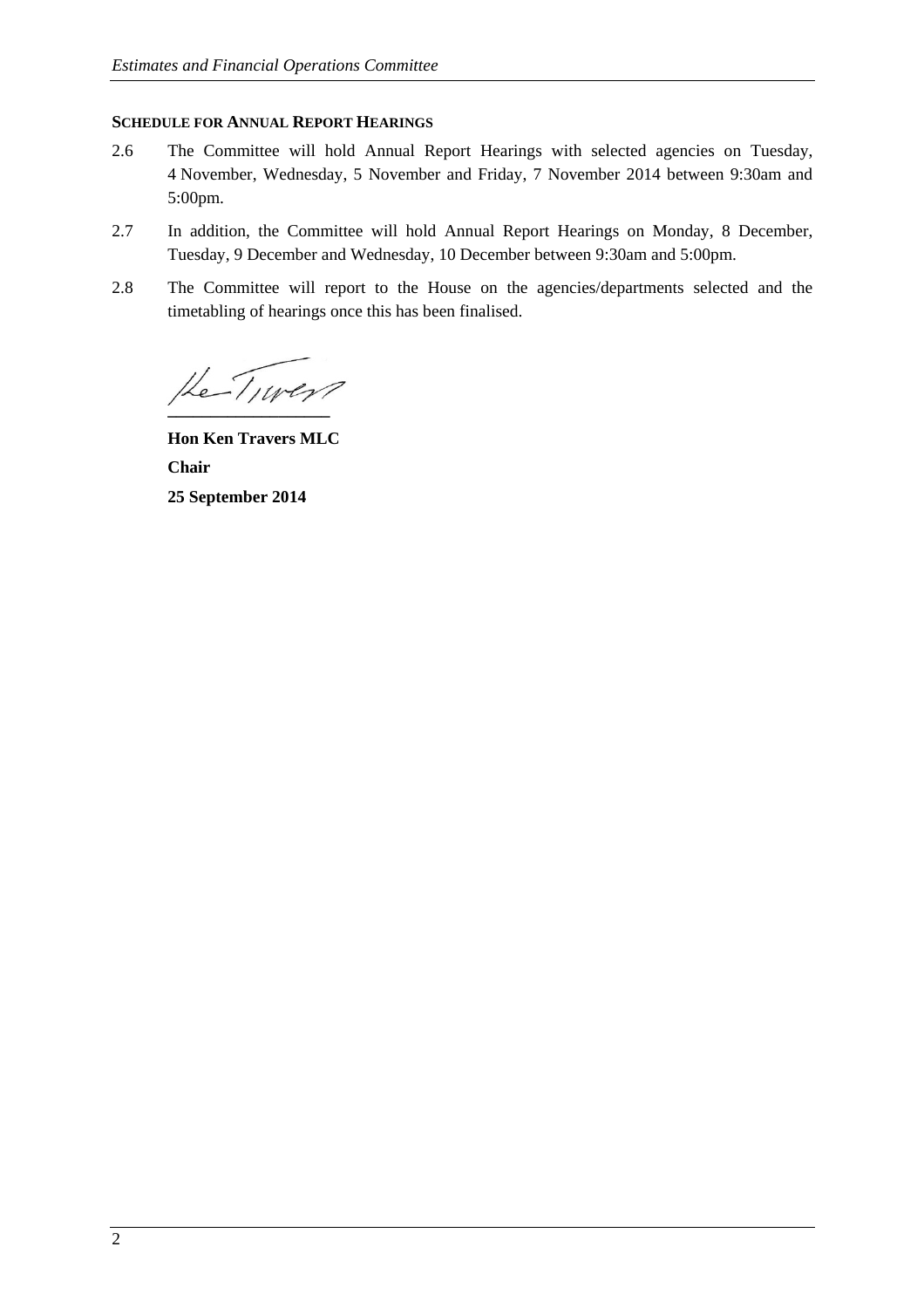# **APPENDIX 1**

# **2013/14 ANNUAL REPORT HEARINGS PROCEDURE POLICY**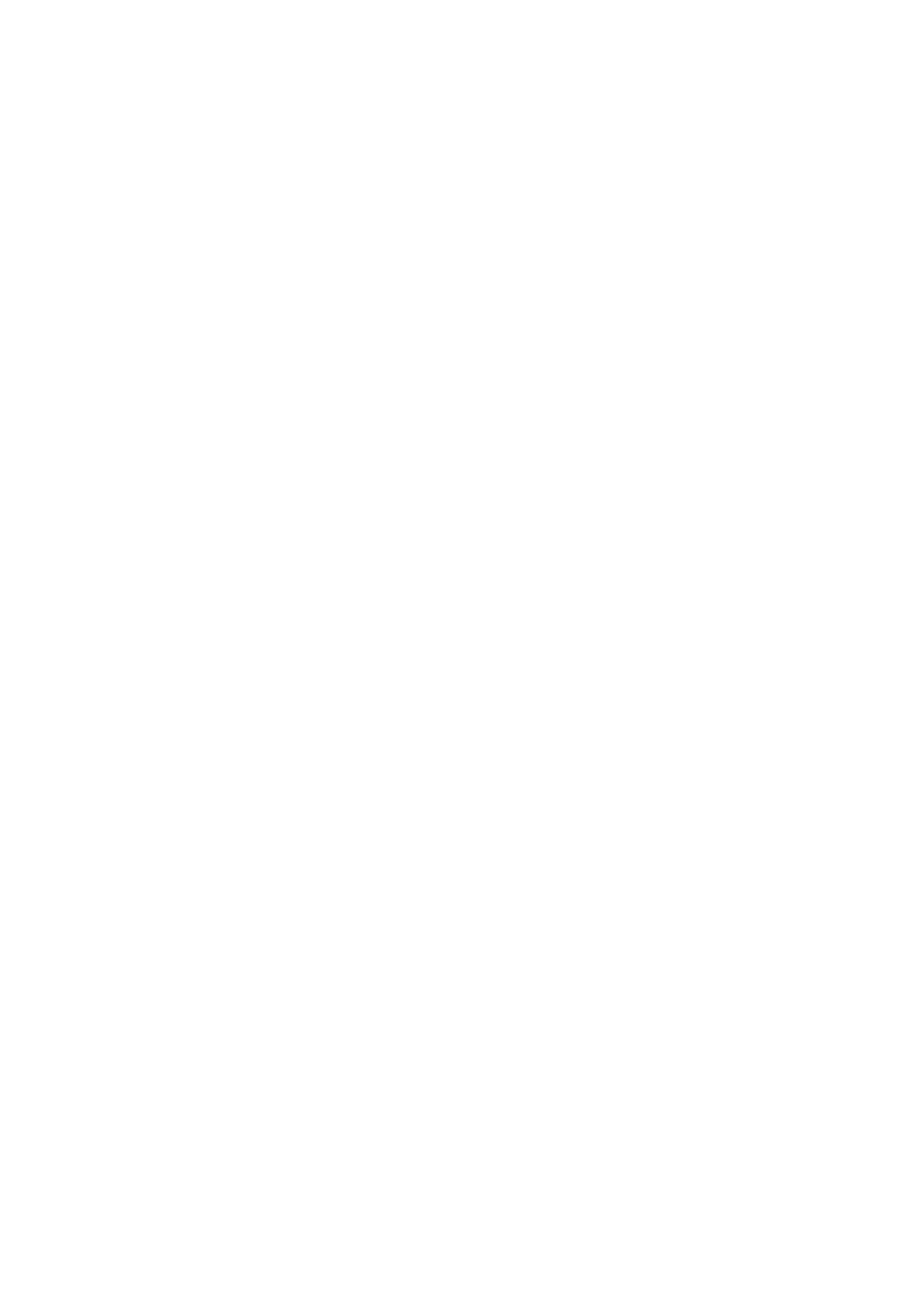## **APPENDIX 1**

### **2013/14 ANNUAL REPORT HEARINGS PROCEDURE POLICY**

#### **1 CONDUCT OF THE 2013/14 ANNUAL REPORT HEARINGS**

- 1.1 The Estimates and Financial Operations Committee (Committee) has the function of considering the annual reports laid before the Council each year. The conduct of the Annual Report Hearings is determined by the Committee in accordance with the Standing Orders of the Legislative Council.
- 1.2 A Member of the Committee will preside over the hearings and has those powers necessary or incidental to the maintenance of the orderly conduct of its proceedings.

#### **2 SELECTION OF AGENCIES TO BE REVIEWED**

- 2.1 The Committee will determine which departments/agencies are to be reviewed. Committee Members are authorised to talk to other Members about agencies/departments that they would like to appear and the new process for Questions Prior to Hearings being received for any agency/department.
- 2.2 The Committee is inviting Members of the Legislative Council to submit questions in relation 2013/14 Annual Reports for any agencies/departments in which Members have an interest. The Committee will consider the responses to these Questions Prior to Hearings when determining the agencies/departments to be called to appear.
- 2.3 The Committee will call agencies/departments when inadequate responses to Questions Prior to Hearings have been received, or where the response indicates issues requiring further inquiry. Members who have submitted Questions Prior to Hearing for that agency/department will get priority in the hearing with that agency, along with Committee Members.

### **3 CIRCULATION OF NOTICES, INVITATIONS AND PROCEDURAL GUIDELINES PRIOR TO THE HEARINGS**

- 3.1 At the earliest possible opportunity, the Committee will issue invitations with these Procedural Guidelines attached and reports to the House as follows:
	- a) an invitation to the Chief Executive Officer (CEO) and the responsible Minister/Parliamentary Secretary for each department/agency to be examined by the Committee to attend the hearing, including the date and time of the hearing and this Procedure Policy and reserving the Committee's right to request officers with specific expertise to attend; and
	- b) where practicable, a report to the Legislative Council advising of the timetable for hearings.

#### **4 WITNESS INFORMATION SHEET**

4.1 Ministerial advisors and departmental/agency staff appearing before the Committee will be requested to complete a "Witness Information Sheet". All the information sought is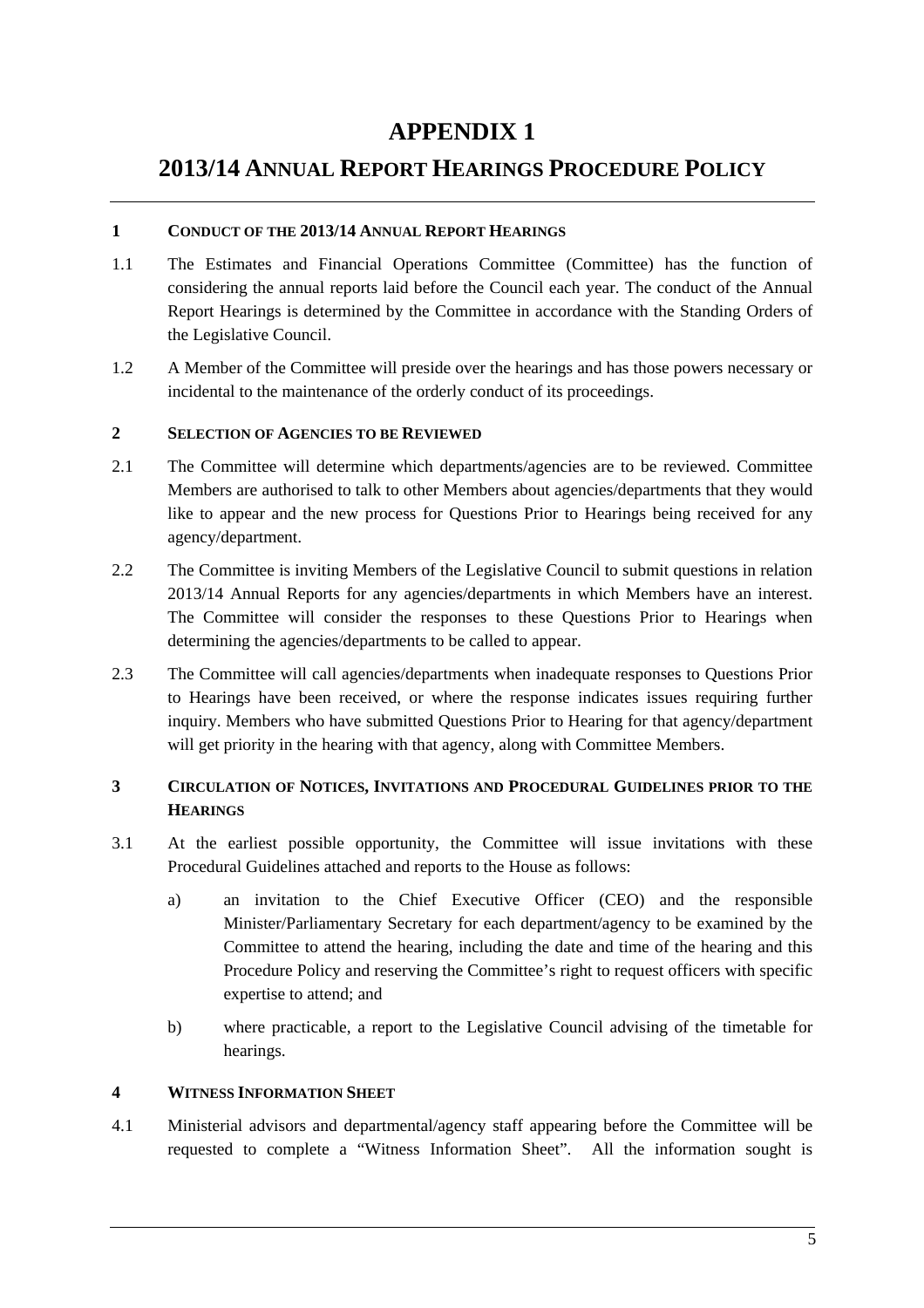necessary to allow Hansard to meet various requirements involved in producing a final and correct document.

4.2 Ministerial staff cannot be a substitute for a Minister/Parliamentary Secretary at a hearing.

#### **5 QUESTIONS PRIOR TO HEARING**

- 5.1 The Committee will receive Questions Prior to Hearing from Members in relation to the 2013/14 Annual Reports for any agency or department.
- 5.2 Questions Prior to Hearing should be in word format and submitted to the Committee via the Estimates e-mail inbox (**lcefoc@parliament.wa.gov.au**). They must be received by the Committee Clerk by midday on **Wednesday, 8 October 2014** or as otherwise resolved by the Committee.
- 5.3 The procedure for handing up Questions Prior to Hearing is as follows:
	- a) questions must be provided by electronic e-mail and must clearly identify:
		- the name of the Member asking the question; and
		- the correct name of the department/agency required to answer the question;
	- b) each Member may provide a limited number of questions to each department/agency; and
	- c) questions must comply in all other respects with this Procedure Policy.
- 5.4 Questions will be forwarded to the department/agency via the responsible Minister at the discretion of the Chair. The Committee expects to issue all questions by no later than Friday, 10 October 2014 and responses are required to be provided to the Committee Clerk by close of business on Monday, 27 October 2014. Upon receipt of the department/agency's written response, the Committee will consider the answers and make the answer public at their discretion. The responses remain private up until they are made public and published by the Committee.
- 5.5 Where departments/agencies believe that an answer should not be made public, they should clearly identify that the response is requested to be kept private and state the reasons for this request.

#### **6 ASKING OF QUESTIONS DURING THE HEARING**

- 6.1 Each Member may ask a number of questions at the discretion of the Chair.
- 6.2 The Chair will facilitate the asking of questions by all Members present at a particular hearing (subject to time constraints).
- 6.3 The calling of questions is at the Chair's discretion. During the hearings, questions should be directed through, and be acknowledged by, the Chair.
- 6.4 After questions by Committee Members or their nominees, Members who submitted Questions Prior to Hearings for that agency/department will be given priority during the hearing, followed by other Members, who will be selected to ask questions in rotation and in a balanced and fair way.
- 6.5 Questions must relate to the 2013/14 Annual Report.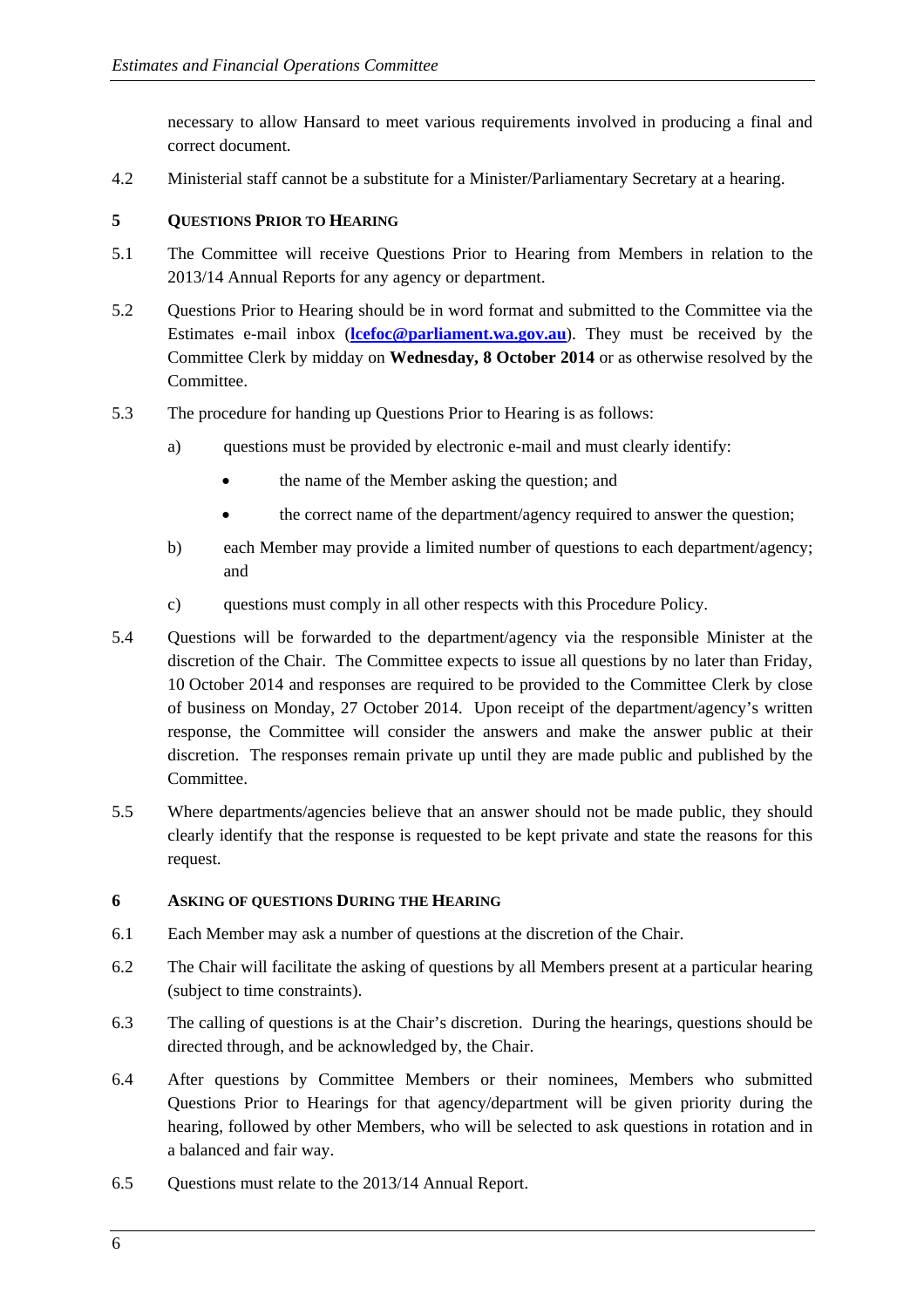- 6.6 The Chair has the discretion to rule a question out of order.
- 6.7 As a general guide for Members, the rules governing questions in the Chamber will be followed (Standing Orders 104 to 109 inclusive and Standing Orders 181 to 182 inclusive).
- 6.8 Questions will only be permitted during the time allocated for the hearing.

#### **7 QUESTIONS TAKEN ON NOTICE DURING THE HEARING**

- 7.1 Questions that are asked during the hearings which the departmental/agency representatives are unable to answer prior to the end of the hearing will be taken on notice. Each question taken on notice during the hearing will be allocated a number by the Chair to facilitate identification of the question in Hansard.
- 7.2 Following each hearing, the Committee Clerk will forward a copy of all questions taken on notice, as they appear highlighted within the uncorrected Hansard, to the office of the Minister responsible for the relevant department/agency, copied to the relevant department/agency CEO.
- 7.3 Departments/agencies responding to questions taken on notice should do so through their responsible Minister.
- 7.4 The department/agency's response to the questions taken on notice during the hearing and other supplementary information should be provided in both hard copy and electronic e-mail, in Word format.
- 7.5 Responses are required from agencies/departments within **ten working days** of the Committee Clerk's initial forwarding date of questions to the responsible Minister, or as otherwise resolved by the Committee.
- 7.6 If a department/agency believes that more time is needed to answer the questions taken on notice during the hearing, it should contact Committee Staff prior to the end of the ten working day period and seek an extension, giving reasons as to why an extension is required.
- 7.7 Where departments/agencies believe that an answer should not be made public and placed on the internet, they should clearly identify that the response is requested to be kept private and state the reasons for this request.

#### **8 ADDITIONAL QUESTIONS**

- 8.1 The Chair may (**at their sole discretion**) authorise Additional Questions relevant to the hearings be directed to the relevant department/agency for a response in writing.
- 8.2 Additional Questions should be in word format and submitted to the Committee via the Estimates e-mail inbox (**lcefoc@parliament.wa.gov.au**) as soon as possible after the hearing for forwarding to the department/agency via the responsible Minister.
- 8.3 Responses to these additional questions will be requested from the relevant department/agency within **ten working days** of issue or as otherwise resolved by the Committee.